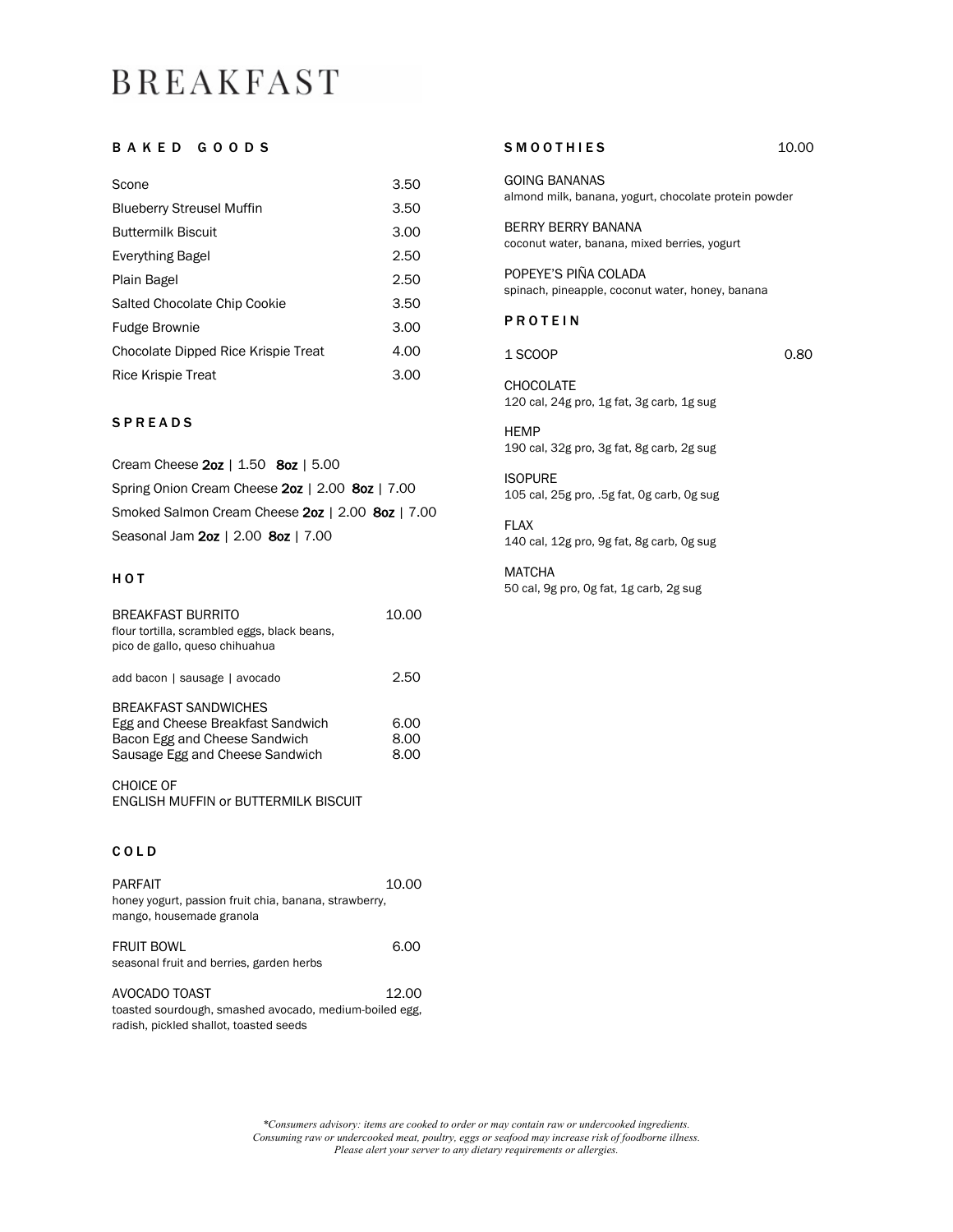# LUNCH

| <b>GREENS &amp; GRAINS</b>                                                                                                                                                         |       | SERVED WITH FRENCH FRIES or SIDE EDEN SALAD                                                                                                                                                                   |       |  |
|------------------------------------------------------------------------------------------------------------------------------------------------------------------------------------|-------|---------------------------------------------------------------------------------------------------------------------------------------------------------------------------------------------------------------|-------|--|
| $ADD - ONS$<br>SALMON 8.00   GRILLED CHICKEN 7.00<br>CHOPPED BLT SALAD                                                                                                             | 16.00 | <b>FRENCH DIP SANDWICH</b><br>house smoked roast beef, french onion aioli,<br>lacey swiss cheese, pickled red onion, au jus,<br>toasted baguette                                                              | 16.00 |  |
| iceberg lettuce, bacon lardon, grilled asparagus, radish,<br>sourdough crouton, cherry tomato, puffed grain,<br>blue cheese, buttermilk                                            |       | SMOKED TURKEY SANDWICH<br>house smoked turkey, grilled broccolini,<br>pickled mustard seeds, taleggio cheese, calabrian chili aioli,                                                                          | 16.00 |  |
| ANCIENT GRAINS BOWL<br>chickpeas, red quinoa, brown rice, curried golden raisins,<br>radish, snap peas, sliced almond, herbs, lemon thyme ricotta,<br>curried vinaigrette, arugula | 14.00 | toasted baguette<br>FRIED CHICKEN SANDWICH<br>sesame cabbage slaw, marinated cucumber,<br>spicy mayo, potato bun                                                                                              | 16.00 |  |
| SPRING CAESAR SALAD<br>classic dressing, parmesan, sourdough croutons                                                                                                              | 12.00 | TUNA SALAD SANDWICH<br>arugula, MightyVine tomatoes, toasted multigrain bread                                                                                                                                 | 16.00 |  |
| CASHEW CRUNCH SESAME SALAD<br>cucumber, cabbage, carrot, snap peas, green onion,<br>bell pepper, cashew, crunchy wonton, orange,<br>ginger sesame vinaigrette                      | 14.00 | <b>VEGGIE SANDWICH</b><br>swiss and cheddar cheese, peppadew peppers,<br>avocado, grilled zucchini, cucumber, arugula,<br>shaved red onion, sliced tomato, sprouts,<br>calabrian chile aioli, sourdough bread | 14.00 |  |
| <b>EDEN SALAD</b><br>marinated kale, pepitas, avocado, apple, dried cranberries,<br>pecorino vinaigrette                                                                           | 14.00 | AVOCADO TOAST<br>toasted sourdough, smashed avocado, medium-boiled egg,<br>radish, pickled shallot, toasted seeds                                                                                             | 12.00 |  |
|                                                                                                                                                                                    |       | SMOOTHIES 10.00                                                                                                                                                                                               |       |  |
|                                                                                                                                                                                    |       | <b>GOING BANANAS</b><br>almond milk, banana, chocolate protein powder                                                                                                                                         |       |  |
|                                                                                                                                                                                    |       | BERRY BERRY BANANA<br>coconut water, banana, mixed berries, yogurt                                                                                                                                            |       |  |
|                                                                                                                                                                                    |       | POPEYE'S PIÑA COLADA<br>spinach, pineapple, coconut water, honey, banana                                                                                                                                      |       |  |
|                                                                                                                                                                                    |       | <b>PROTEIN</b><br>1 SCOOP                                                                                                                                                                                     | 0.80  |  |
|                                                                                                                                                                                    |       | <b>CHOCOLATE</b><br>120 cal, 24g pro, 1g fat, 3g carb, 1g sug                                                                                                                                                 |       |  |
|                                                                                                                                                                                    |       | <b>HEMP</b><br>190 cal, 32g pro, 3g fat, 8g carb, 2g sug                                                                                                                                                      |       |  |

**SANDWICHES** 

ISOPURE 105 cal, 25g pro, .5g fat, 0g carb, 0g sug

FLAX 140 cal, 12g pro, 9g fat, 8g carb, 0g sug

MATCHA 50 cal, 9g pro, 0g fat, 1g carb, 2g sug